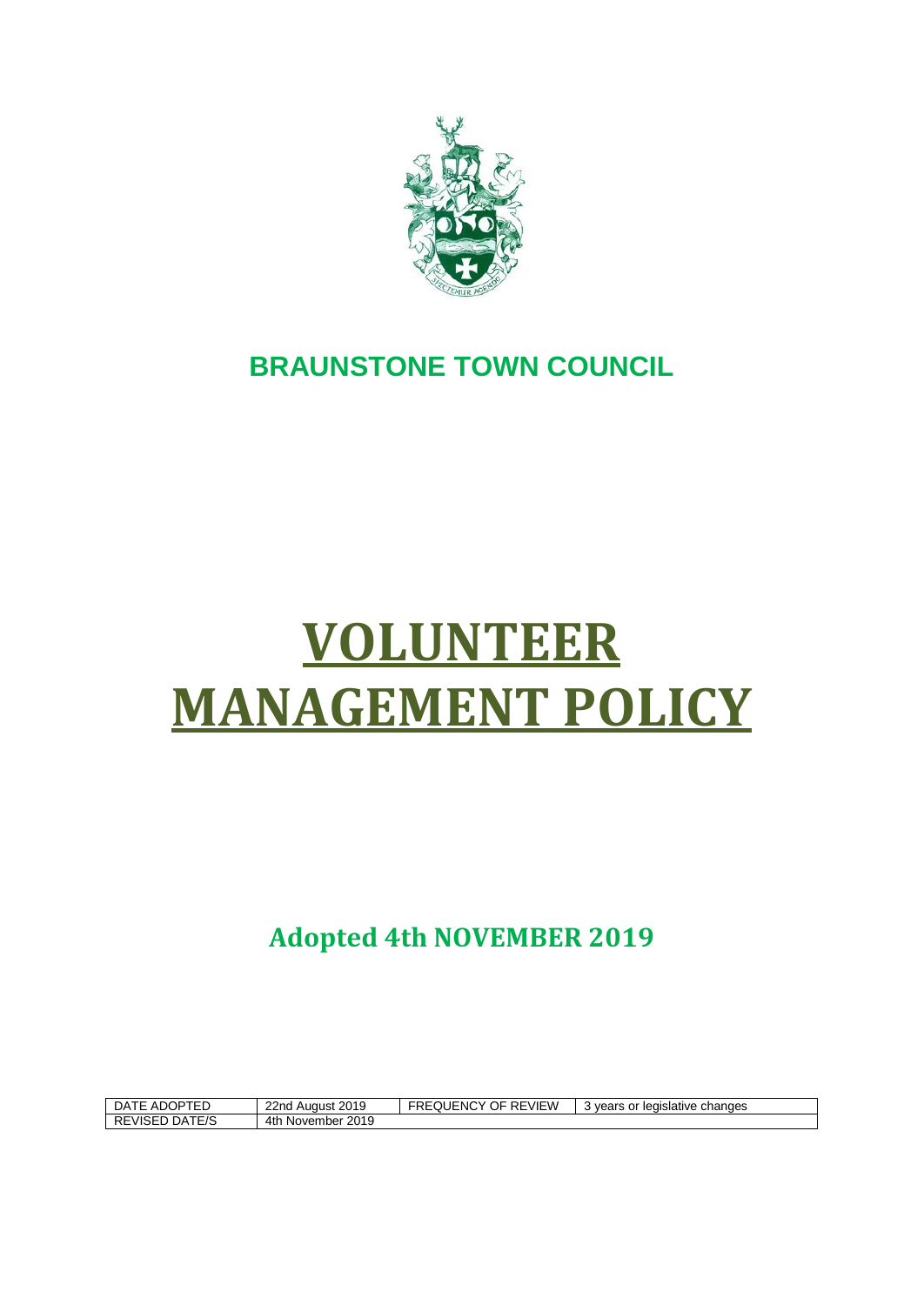#### **BRAUNSTONE TOWN COUNCIL**

#### **VOLUNTEER MANAGEMENT POLICY**

### CONTENTS

| <b>Item</b>      |                                            | Page No. |
|------------------|--------------------------------------------|----------|
| 1.               |                                            |          |
| 2.               |                                            |          |
| 3.               |                                            |          |
| 4.               | VOLUNTEER EXPECTATIONS AND WORK OUTLINES 5 |          |
| 5.               |                                            |          |
| 6.               |                                            |          |
| $\overline{7}$ . |                                            |          |
| 8.               |                                            |          |
| 9.               |                                            |          |
|                  |                                            |          |
|                  |                                            |          |
|                  |                                            |          |
|                  |                                            |          |
|                  |                                            |          |
|                  |                                            |          |
|                  |                                            |          |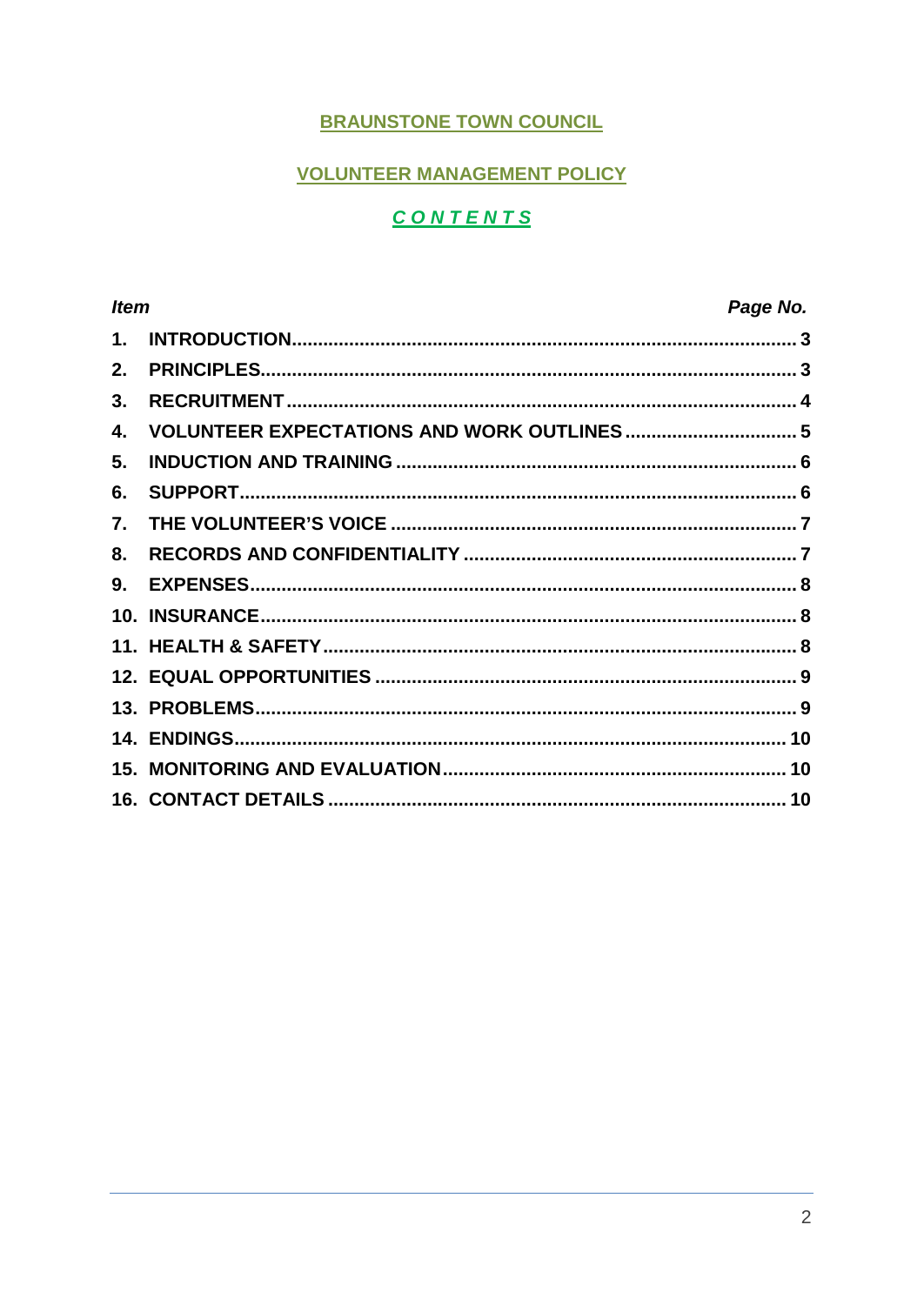#### **BRAUNSTONE TOWN COUNCIL**

#### **VOLUNTEER MANAGEMENT POLICY**

#### <span id="page-2-0"></span>**1. INTRODUCTION**

This policy sets out the broad principles for voluntary involvement with Braunstone Town Council's services, projects and initiatives. It is of relevance to all within the organisation.

This policy is endorsed by the Town Council and will be reviewed every three years or as the result of legislative changes to ensure that it remains appropriate to the needs of the Town Council and its volunteers.

Although volunteers offer time freely and willingly without binding obligation, there is a presumption of mutual support and reliability. Reciprocal expectations are acknowledged – both what the Town Council expects of volunteers and what volunteers expect of the Town Council.

Braunstone Town Council is committed to involving volunteers directly within the services, projects and initiatives in which there are involved to:

- contribute ideas for improvements
- Make sure we are responsive to the needs of our users.
- Provide different skills and perspectives.
- Offer opportunities for participation by people who might otherwise be excluded.

Volunteers will be welcome to attend the Town's Citizens' Advisory Panel to contribute ideas.

This volunteer policy sets out the principles and practice by which we involve volunteers. A Volunteer Handbook will be produced and regularly updated by the Council's Management and will provide further details about the role and duties of volunteers, along with the support and procedures in place.

#### <span id="page-2-1"></span>**2. PRINCIPLES**

Braunstone Town Council recognises the value of volunteering and realises that it is a commitment of time and energy for the benefit of society and the community. The Town Council seeks to involve volunteers in ways that further its work and enhances its services. In turn, it expects its volunteers to uphold its values, objectives, policies and procedures.

Volunteering should be a fulfilling experience. Through adequate support and supervision, volunteers should be able to develop, expand and change their area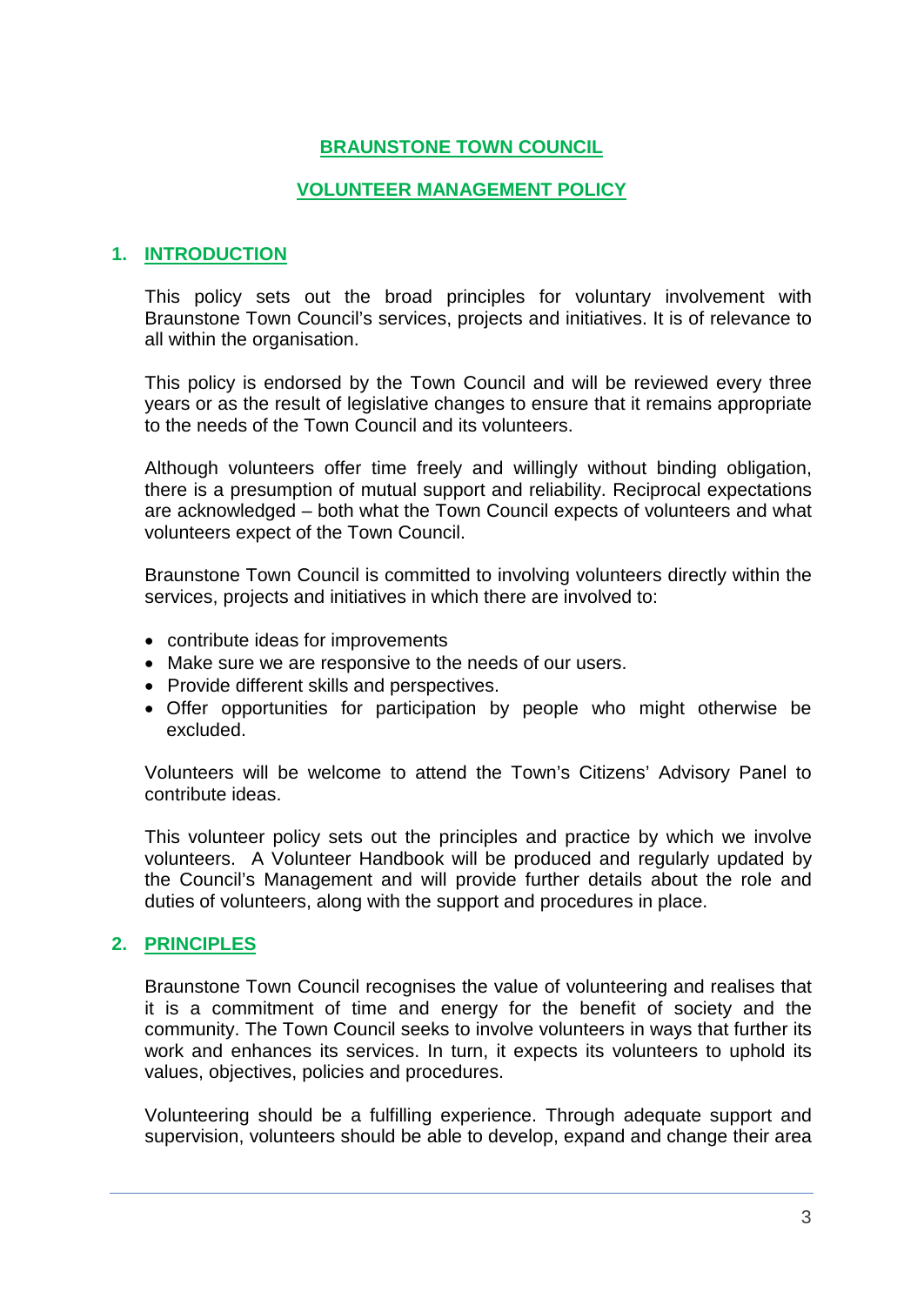of volunteering where appropriate. Volunteers can therefore expect to be given support, access to appropriate training and to have their rights as individuals upheld.

Braunstone Town Council aims to:

- match the time, skills and experience of volunteers to a suitable volunteering opportunity
- ensure each volunteer receives appropriate training and support
- resolve any complaints raised by a volunteer in a timely fashion
- ensure that each volunteer is supported by a contact in the Organisation to provide advice and guidance
- foster a friendly and supportive atmosphere for volunteers and make volunteering a positive experience
- reimburse reasonable expenses incurred. These expenses must be agreed up front with the contact person and are payable against a valid receipt.
- recognises that the benefits that voluntary work brings to volunteers themselves, to service users and to the organisation.
- ensure that volunteers are properly integrated into the organisational structure and that mechanisms are in place for them to contribute to the Town Council's work
- endeavour to involve volunteers from a wide range of backgrounds and abilities and ensure its volunteering opportunities are as accessible as possible.

In return, the Town Council asks the following of volunteers to:

- maintain and uphold the good name and reputation of the Town Council, its aims and objectives
- treat all members, officers, service users and members of the public with respect and dignity
- adhere to the Town Council's policies and procedures.

#### <span id="page-3-0"></span>**3. RECRUITMENT**

Recruitment of volunteers will generally be from all sections of the community, and will be in line with the Town Council's Equal Opportunities Policy.

The relevant Service Manager will prepare a role description outlining volunteer task roles, which will include the nature of the activity and the skills required. The role description will be subject to the approval of the Council's Management Team. Once approved, the document will be used to advertise roles.

Anyone who wishes to become a volunteer will need to complete a standard volunteer registration form:

• depending on the nature of the volunteering opportunity, a volunteer may be required to provide the names of two referees who have agreed to provide a reference on behalf of the volunteer;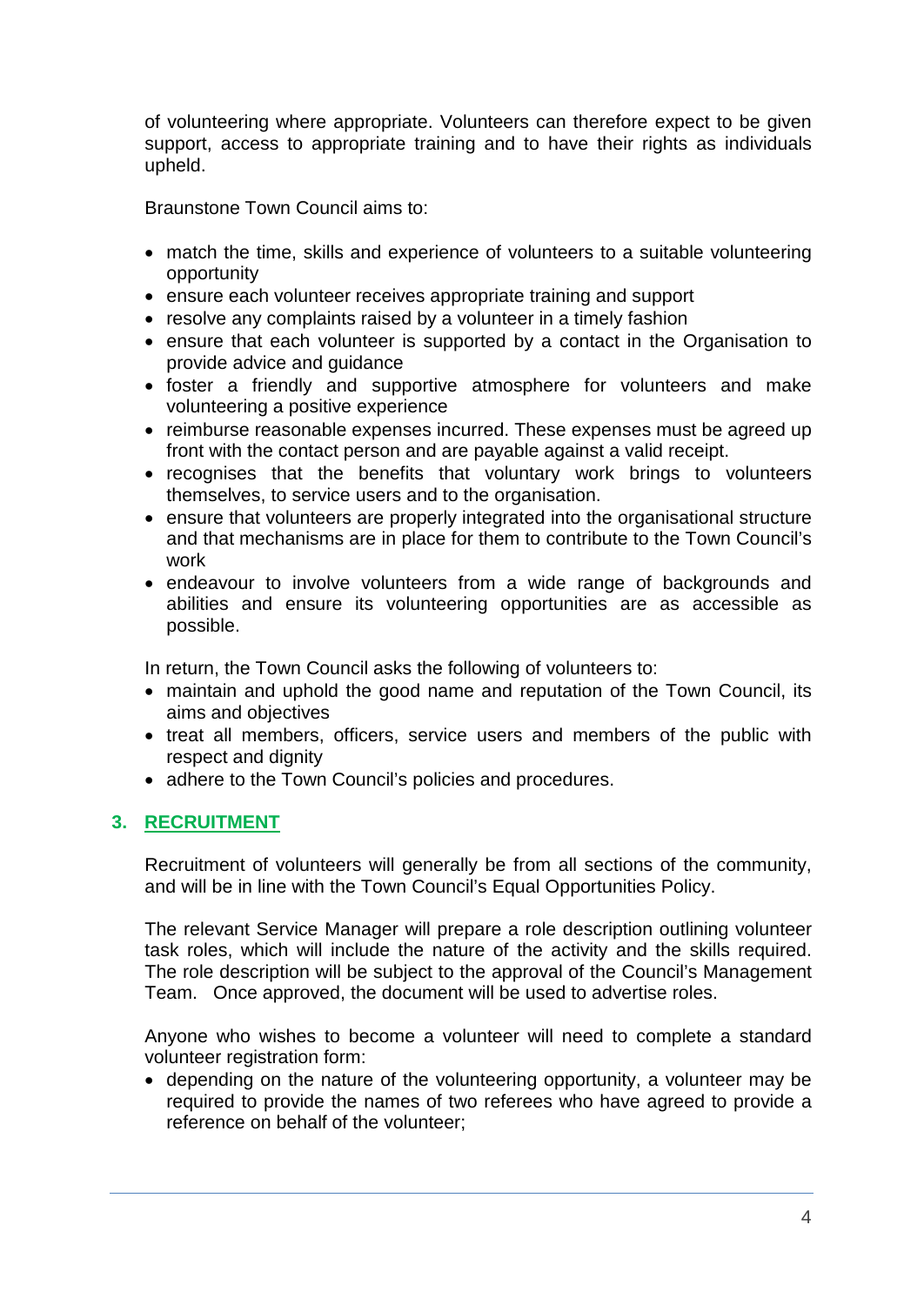- volunteers working with children, directly with the public or vulnerable adults will always be requested to provide referees; and
- depending on the nature of the volunteering opportunity, the Town Council may need to understand specific health issues in order to assess whether reasonable adjustments can be made.

The Council will undertake Disclosure Barring Service checks for those who will be working with children and/or vulnerable adults.

The information asked for is on a 'need to know' basis, is regarded as confidential and is used to find out more about the potential volunteer and their volunteering preferences.

Volunteers will also be invited to attend an informal interview to discuss opportunities, find our more and outline their aspirations for a role.

Providing good support and supervision, appropriate training and maintaining regular contact are always important especially if volunteers work with vulnerable people. Any issues of suitability that cause concern will be referred to the relevant Service Manager for additional support and guidance.

Decisions about a volunteer's suitability for a placement will be taken by the relevant Service Manager and the only information remaining on file should relate to the outcome and not the details of the check. Volunteers who are considered unsuitable for a particular task will, where possible, be offered alternative voluntary involvement with the Town Council.

The acceptance of volunteer assistance for a particular role is made on merit, the sole selection criterion being the individual's suitability to carry out the tasks set out in the approved role description.

Sometimes it is not possible to accept every offer of volunteering help. This can be for a number of reasons e.g. lack of space or accommodation, sufficient volunteers doing that activity or no opportunity available for the type of activity he or she wishes to do. In some cases, the volunteer may not be suitable for the activity.

The Town Council will inform the potential volunteer of its decision within a reasonable period of time and in an honest, but sensitive manner and state how his/her offer of help is appreciated. Any reason(s) why s/he may not be involved should be explained clearly, but tactfully and if possible, the reasons given.

#### <span id="page-4-0"></span>**4. VOLUNTEER EXPECTATIONS AND WORK OUTLINES**

Volunteers will have a clear and concise role description. It might be a volunteering placement is established in agreement as a trial period and there will be an opportunity for both the volunteer and the Town Council to review progress during the trial period.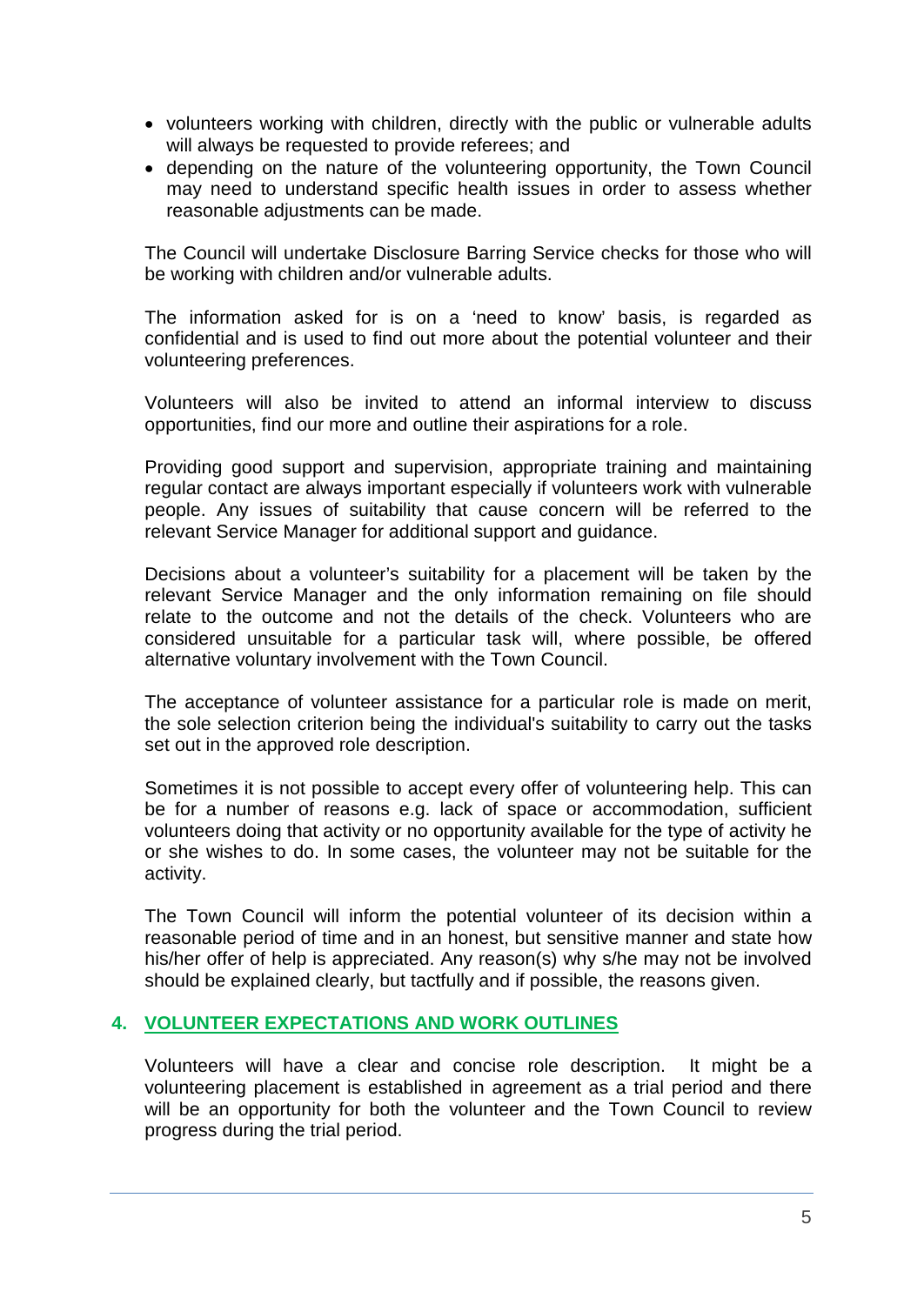All volunteers will be offered regular contact meetings with their supporting officer.

The Town Council expects volunteers to:

- be reliable and honest
- work within agreed guidelines
- seek adequate support in their volunteering
- make the most of training and support opportunities
- carry out tasks in a professional way that reflects the aims and values of the organisation
- respect the work of the organisation
- comply with policies such as equal opportunities, smoking and health and safety
- make supervisors aware of any potentially dangerous or hazardous conditions
- respect confidential information
- report any issues or concerns in accordance with the Town Council's policies and procedures
- not undertake actions that bring the Town Council into disrepute.

#### <span id="page-5-0"></span>**5. INDUCTION AND TRAINING**

New volunteers will be properly inducted into the role, the service and the organisation. This includes being properly briefed about the activities to be undertaken and given all the necessary information to enable them to perform with confidence. Volunteers will also be introduced to all key contacts they will see on site.

All volunteers will be made aware of and have access to all the Town Council's relevant policies, including those relating to volunteering, health and safety, safeguarding and equality and diversity. Note, that the Town Council's staffing policies are not applicable to volunteers.

The development of training and support for volunteers is a high priority for the Town Council in order to equip them with the necessary information and skills to carry out their tasks.

#### <span id="page-5-1"></span>**6. SUPPORT**

Volunteers will have a support officer as the named contact person who will provide regular support. This support will provide the opportunity for ongoing dialogue about the development of the volunteering role and any advice and guidance as needed.

The volunteer should be clear about the tasks associated with their voluntary role and be willing to undertake them. This role description will clarify the role the volunteer has agreed to do, the hours that they will be volunteering and what training, support and supervision will be provided. It should also give details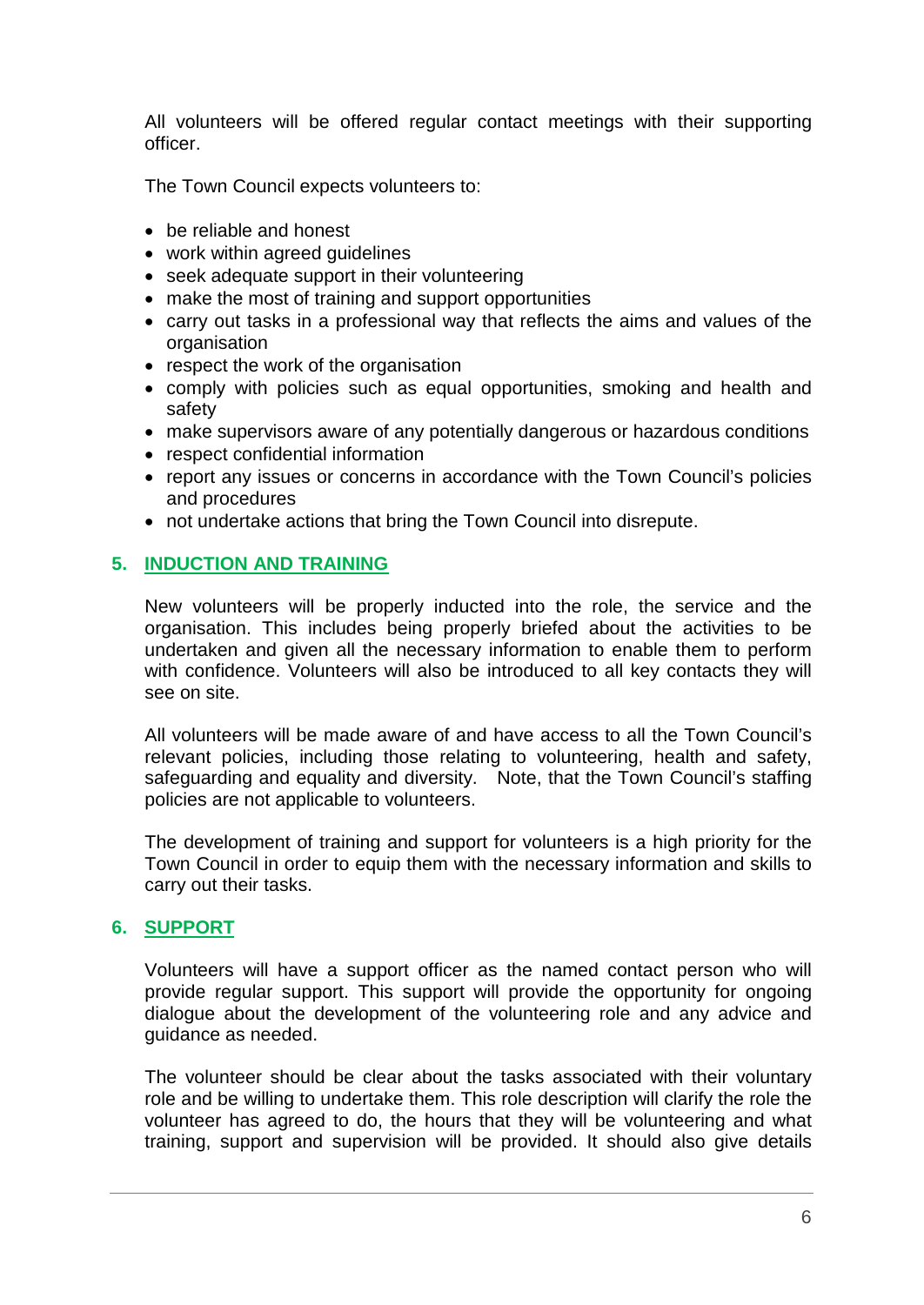about their named support officer, Service Manager and location of the activity. All volunteers will be introduced to their support officer to whom they can take their volunteering concerns and seek guidance and support.

Risk assessments are undertaken for all of the Town Council's activities and volunteers should familiarise themselves with the relevant risk assessments applicable to the tasks they undertake. Volunteers will also be required to attend relevant health and safety inductions and refresher sessions.

A record will be kept of training undertaken by the volunteer.

Volunteers will have access to regular support and supervision from the support officer. This will enable both the volunteer and the named contact person to identify, monitor and evaluate the volunteer's involvement, recognise achievements and identify individual training needs, including that relevant to their particular volunteering role and to their wider personal development. The frequency, duration and format of these support sessions will vary and should be negotiated between the volunteer and the named support officer.

#### <span id="page-6-0"></span>**7. THE VOLUNTEER'S VOICE**

Volunteers will be consulted on decisions which affect them. The Town Council is committed to developing consultation and representational procedures for volunteers. Volunteers are welcome to participate in the Town's Citizens' Advisory Panel.

#### <span id="page-6-1"></span>**8. RECORDS AND CONFIDENTIALITY**

Everybody can be affected by confidentiality issues and it is important that volunteers should realise that it is not only service users and organisation information that this applies to but also to volunteer issues.

Information that volunteers have access to whilst volunteering is confidential. Volunteers must not give away any information about service users, volunteers, organisation finances or any other business either directly or by talking to someone. It is especially important that volunteers keep sensitive information to themselves. However, if volunteers find something out that might be a risk to others then they need to report in accordance with the relevant policy, to their support officer or relevant Service Manager.

The holding, processing or disclosure of information on individuals which volunteers may handle in the course of their role is subject to the General Data Regulation 2018, which covers personal information held in any medium.

It is the responsibility of all volunteers to ensure that appropriate measures are taken to prevent personal information (in whatever format) from being accidentally divulged to unauthorised persons, and that appropriate care is taken in disposing of printed information containing personal information.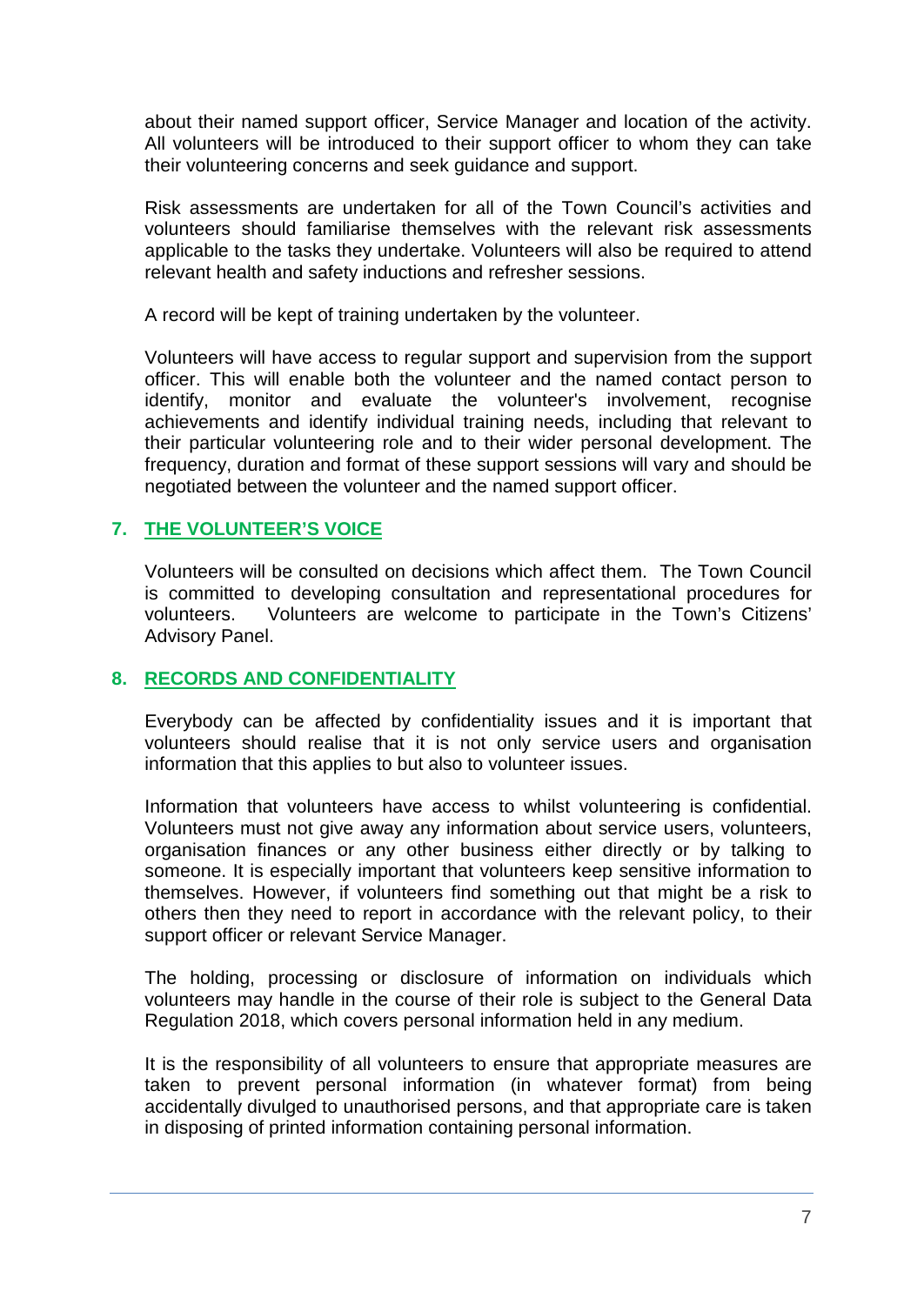It is suggested that certain information, for example health information in the case of conditions like heart problems, epilepsy and diabetes, should be revealed to the support officer so that should any problem occur can be dealt with promptly.

All volunteers are asked to complete an Emergency Contact Form, so that the Town Council has a record of who to contact. Volunteers will also be asked to notify staff of any changes to personal details, such as address, telephone number and email. This information is also kept confidential and is not accessed until needed.

#### <span id="page-7-0"></span>**9. EXPENSES**

The Town Council will ensure that there is a clear and accessible system to enable volunteers to claim out of pocket expenses.

The Town Council believes volunteers should not be out of pocket as a result of undertaking volunteering activity. It is acknowledged that some volunteers feel that they do not wish to claim reimbursement - but it is important for volunteers to be able to claim expenses*.* In addition, claiming expenses can, in some cases, mask the true costs of involving volunteers within a project.

What can be reclaimed from the Town Council and the calculation of expenses will be explained to the volunteer before they start any activity likely to give rise to expenses. All claims must be agreed in advance with the support officer or relevant Service Manager.

#### <span id="page-7-1"></span>**10. INSURANCE**

Volunteers will be covered by insurance while carrying out agreed duties.

Volunteers must behave responsibly, but beyond any acts, omissions or negligence on their part, their activities are insured. Volunteers have a responsibility to follow guidance and not act in a negligent manner.

The organisation's liability insurance policies include the activities of volunteers and liability towards them. However, it is the volunteer's responsibility to make their own insurance arrangements for their travel to the site of volunteering and between volunteering sites.

#### <span id="page-7-2"></span>**11. HEALTH & SAFETY**

The Town Council will take all reasonably practicable steps to ensure the volunteers' health, safety and welfare while at work in accordance with the Organisation's Health and Safety policy.

The Town Council carries out risk assessments for each activity. This includes the action for mitigation of the risks.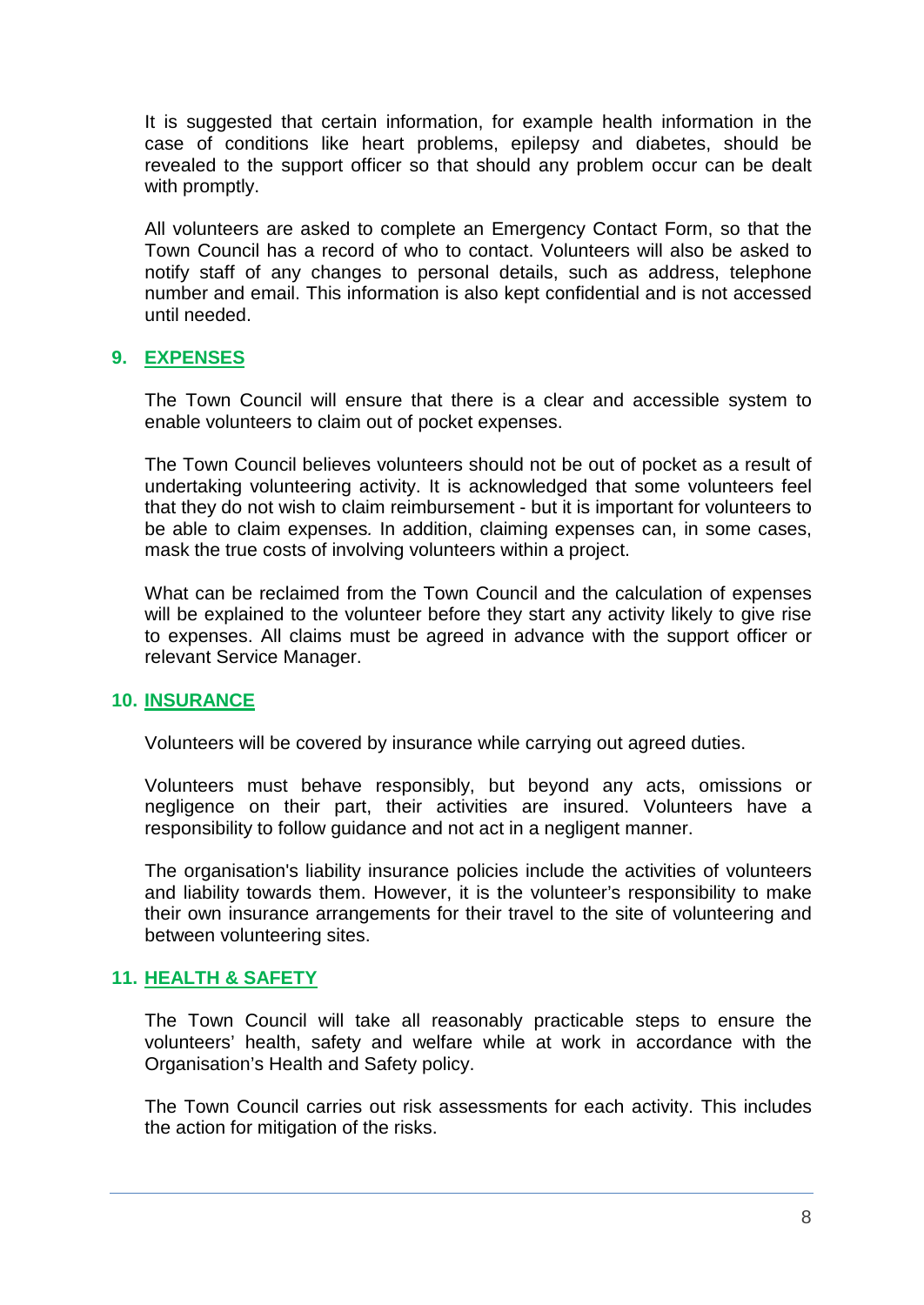The Town Council also has a Health & Safety Consultative Group, which includes representatives from each of the Town Council's service areas.

#### <span id="page-8-0"></span>**12. EQUAL OPPORTUNITIES**

The Town Council is committed to equal opportunities and believes that volunteering should be open to all regardless of age, gender, ethnicity, ability, religion and political beliefs.

Volunteers and staff will work in accordance with the Town Council's Equal Opportunities Policy in order to prevent discrimination on any grounds.

#### <span id="page-8-1"></span>**13. PROBLEMS**

The Town Council seeks to deal with any problems arising with volunteers, both in terms of concerns raised by the volunteer and any concerns the Organisation may have with the performance of the volunteer. In line with this approach, volunteers have the right to discuss any concerns they may have with their support officer.

Braunstone Town Council aims to treat all volunteers fairly, objectively and consistently. The Town Council seeks to ensure that volunteers' views are heard, noted and acted upon promptly and aim for a positive and amicable solution.

Initially, if a volunteer finds that they have a grievance, a complaint or that there is a problem with the volunteer work placement for whatever reason, then they should ask for help or guidance from their support officer. By discussing it openly with people directly involved, then it may be resolved quickly and a small change may prevent the problem from escalating.

The relevant support officer will be responsible for handling disputes and complaints should they arise. If there is a dispute between the volunteer and their support officer, then the volunteer should approach the relevant Service Manager.

If necessary, the Service Manager will assign someone to mediate and seek a resolution. This could cover a volunteer's complaints about their experience, or complaints about a volunteer's conduct. In the event of a problem, all relevant facts should be obtained as quickly as possible.

If problems are ongoing or the volunteer is not happy with how they have been handled, then the volunteer should put the details in writing to the Executive Officer & Town Clerk, who will review the handling of the dispute or complaint. The Executive Officer & Town Clerk's decision is final.

The Town Council has a policy on how it will deal with any grievance and disciplinary issue regarding a volunteer and these procedures are set out in the Volunteer Handbook.